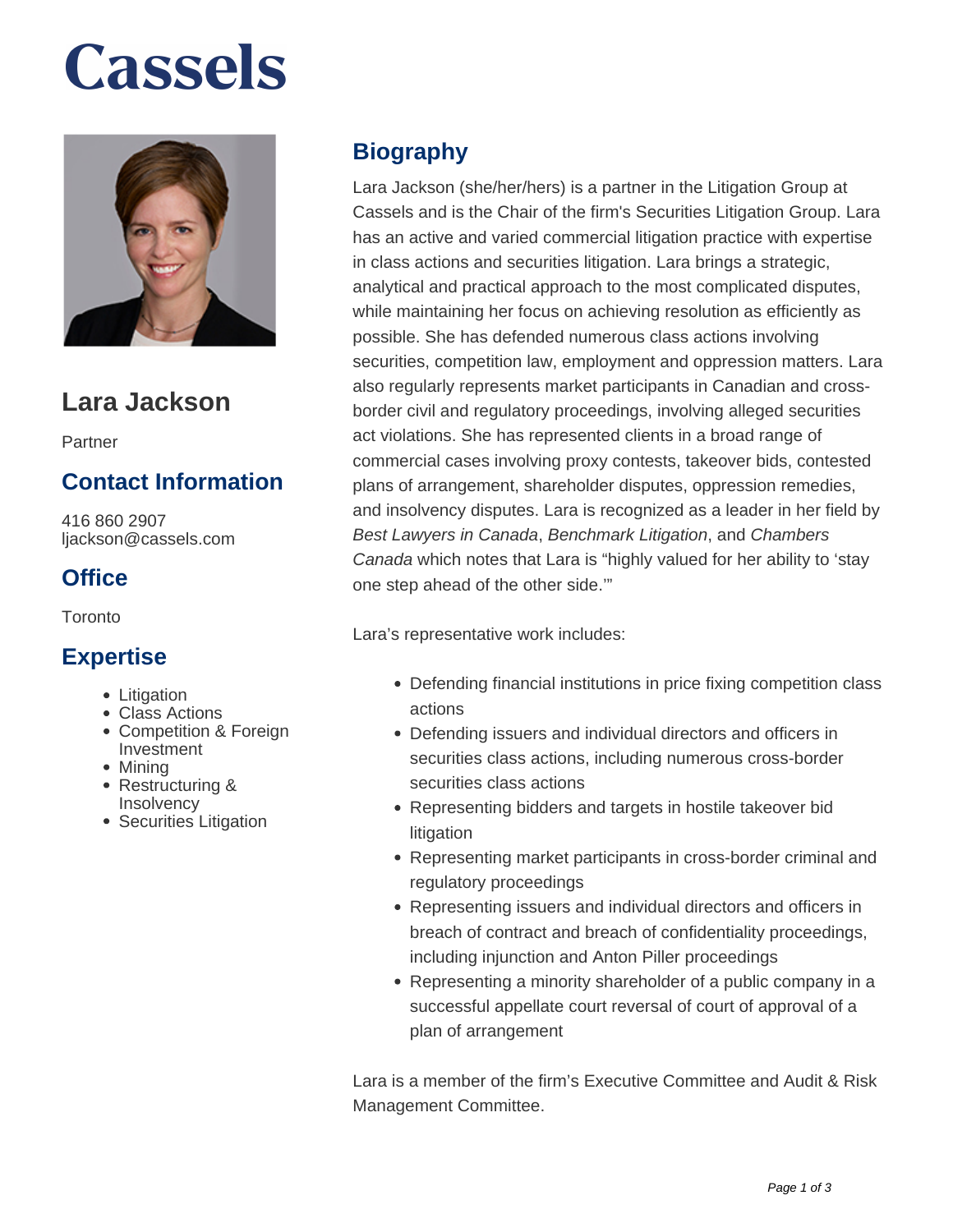# **Cassels**

#### **Achievements**

- Benchmark Litigation (Litigation Star: Securities, Commercial, Insolvency, Energy)
- Best Lawyers in Canada (Securities Litigation, Corporate & Commercial Litigation, Class Action Litigation)
- Canadian Legal Lexpert Directory (Litigation Securities, Litigation – Corporate Commercial)
- Chambers Canada (Litigation: General Commercial Ontario, Litigation: Securities – Ontario, Dispute Resolution: Class Action (Defence) – Canada)
- Lexpert Special Edition, Litigation

### **Client Commentary**

- "Lara Jackson is a very analytical and thoughtful litigator, and she looks after her clients well." – Chambers Canada (Litigation)
- "Very intelligent and very composed; nothing ruffles her feathers." – Chambers Canada (Litigation)
- "Her main strength is her thoroughness and she is a very good communicator." – Chambers Canada (Class Actions)
- "Highly valued for her ability to 'stay one step ahead of the other side.'" – Chambers Canada (Litigation)
- "An excellent tactician who navigates [her clients] through the case." – Chambers Canada (Litigation)
- "Does an 'excellent job' of defending clients' interests in class action proceedings." – Chambers Canada (Class Action Defence)
- "Great; super-responsive and very knowledgeable." – Chambers Canada (Class Action Defence)

### **Recent Representative Work**

- Lundin Mining Acquires Josemaria Resources for an Implied Equity Value of \$625 Million
- Kirkland Lake Gold and Agnico Eagle Complete Merger of Equals Transaction to Create Senior Gold Producer with Market Capitalization of US\$22.4 Billion
- Cassels Successfully Defeats Leave and Certification Motion in the Lundin Mining Class Action
- INV Metals Acquired by Dundee Precious Metals